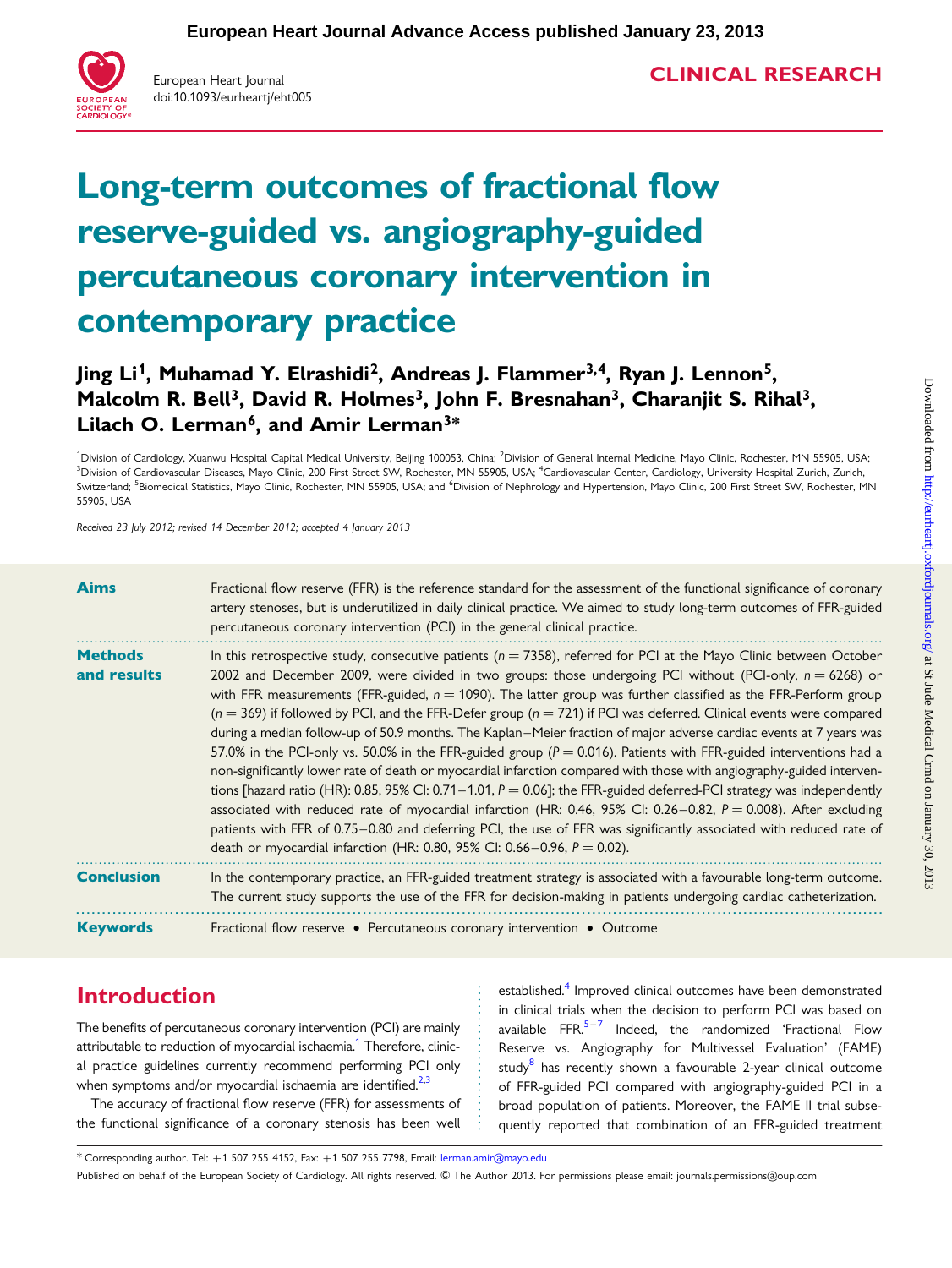strategy and the best available medical therapy improved outcomes in patients with stable coronary disease, compared with the best available medical therapy alone.<sup>[9](#page-8-0)</sup> These important studies increased physicians' awareness to the benefits of FFR-guided PCI, and in the current guideline on coronary revascularization of the European Society of Cardiology, FFR has been upgraded to a class IA classifi-cation in multivessel PCI.<sup>[3](#page-7-0)</sup>

Nevertheless, while evidence for the utility of FFR in different patient subsets has been mounting,  $6,10-18$  $6,10-18$  $6,10-18$  $6,10-18$  FFR is assessed in  $<$  10% of PCI performed in the absence of clinical evidence of is-chaemia.<sup>[19,20](#page-8-0)</sup> The operator's decision on the use of FFR in clinical practice is often based on angiographic findings, which frequently fail to provide an accurate and reproducible measure of the haemodynamic significance of a stenosis.<sup>[21,22](#page-8-0)</sup> Therefore, the ability of routine use of FFR in clinical practice to confer any benefit remains uncertain. This ambiguity was reflected in the design of the FAME study,<sup>[8](#page-8-0)</sup> in which FFR-guidance was mandated in patients randomized to the FFR arm.

The aim of this study was to test the hypothesis that the use of FFR is associated with improved outcome in contemporary clinical practice. For this purpose, we compared long-term outcomes of FFR-guided to angiography-guided PCI.

# **Methods**

#### Study population

Fractional flow reserve measurements were first introduced at the Mayo Clinic in 1999, but patients were followed in a registry starting October 2002. Therefore, consecutive patients referred for coronary revascularization with or without adjunct FFR between October 2002 and December 2009 were included in this study. Exclusion criteria included presentation with ST-segment elevated myocardial infarction (MI) or cardiogenic shock; referral for coronary artery bypass surgery; or patient refusal to allow the use of their records for research purposes. The study followed the principles of the Declaration of Helsinki and was approved by the Institutional Review Board of the Mayo Clinic.

Patients were divided into two groups: (i) PCI-only and (ii) FFR-guided PCI groups. The latter group was further divided into subgroups of patients who underwent PCI in all the lesions assessed by FFR (a FFR-Perform group), and those in whom after FFR measurement PCI was deferred in at least one vessel (a FFR-Defer group) (Figure [1](#page-2-0)). Medical records of all patients were reviewed to extract information on clinical, laboratory, and angiographic characteristics.

#### Coronary angiography

Diagnostic coronary angiography was performed using 4-7 French Judkins catheters through femoral or radial approaches.<sup>[23](#page-8-0)</sup> To avoid spasm and to achieve maximal epicardial vasodilatation, intracoronary (0.1 – 0.3 mg) or sublingual (0.4 mg) nitroglycerine was administered before angiography. All stenoses were assessed visually.

#### Intracoronary pressure measurements

Intracoronary pressure was measured using a 0.014-inch pressuremonitoring guidewire (Pressure Wire, Radi Medical, Uppsala, Sweden, or Wave Wire, Volcano, Rancho Cordova, CA, USA). The pressure wire was introduced via a 5F, 6F, or 7F guiding catheter, calibrated, advanced into the coronary artery, and placed distal to the assessed stenosis, as described previously.<sup>[4](#page-7-0)</sup> Fractional flow reserve

Generally, PCI was performed in patients with FFR  $<$  0.75, and deferred in those with FFR  $>$  0.8. For FFR values ranging between 0.75 and 0.80, the decision was left to the operator's discretion.

#### Clinical follow-up

Patients that had undergone PCI were subsequently tracked via telephone calls at 6 , 12 months, and annually thereafter. Hospital records were obtained and reviewed to record follow-up events. Patients in whom PCI had been deferred were followed up by means of a single questionnaire and history review.

The primary endpoint during the follow-up was major adverse cardiac events (MACE), defined as composite of death, MI, and any repeat revascularization. The secondary endpoints were individual components of the MACE. Death encompassed all-cause mortality. Myocardial infarction was defined as (two out of three criteria): prolonged chest pain  $>$  20 min; levels of serum creatine kinase (or the MB fraction) or troponin over two-fold higher than the upper normal limit; and ST-T segment changes or new Q waves on serial electrocardiogram indicative of myocardial damage. $25$ 

#### Statistical analysis

Continuous variables are summarized as mean  $\pm$  standard deviation for most variables, or median (25th, 75th percentile) where indicated. Discrete variables are summarized as frequency (group percentage). Group comparisons are tested using Student's two-sample t-test for most continuous variables, the rank sum test for FFR comparisons, and Pearson's  $\chi^2$  test for discrete data. Kaplan–Meier estimates were used to estimate survival curves, and the log-rank test to test differences between groups. Cox proportional hazards multiple regression models were used to estimate association between FFR use vs. deferral on long-term outcomes, after adjusting for other patient characteristics that were significantly different between groups. All significance tests were two-tailed with a 0.05 significance level. All analyses were conducted using SAS 9.2 (SAS Institute, Cary, NC, USA).

## **Results**

### Baseline characteristics

A total of 8942 PCI and/or FFR procedures were performed during the indicated time period. Of these, 220 patients were excluded due to denial of research authorization. We used only the first qualifying procedure for each unique patient, resulting in 7358 patients identified for analysis (Figure [1](#page-2-0)). Of these, 6268 (85.2%) underwent PCI without FFR assessment, while in the remaining 1090 patients (14.8%) FFR was performed. Among the latter, in 369 (33.9%) PCI was ultimately performed and in 721 (66.1%) PCI was deferred; in 115 patients (10.5%) PCI was performed in a vessel with FFR  $>$  0.80, while in 39 (3.6%) no PCI was performed in a vessel with FFR  $<$  0.75. The annual use rate of FFR was between 14 and 18% (Figure [2](#page-2-0)). Multivessel intervention was undertaken in 1186 (19.0%) of the PCI-only group, 73 (19.8%) of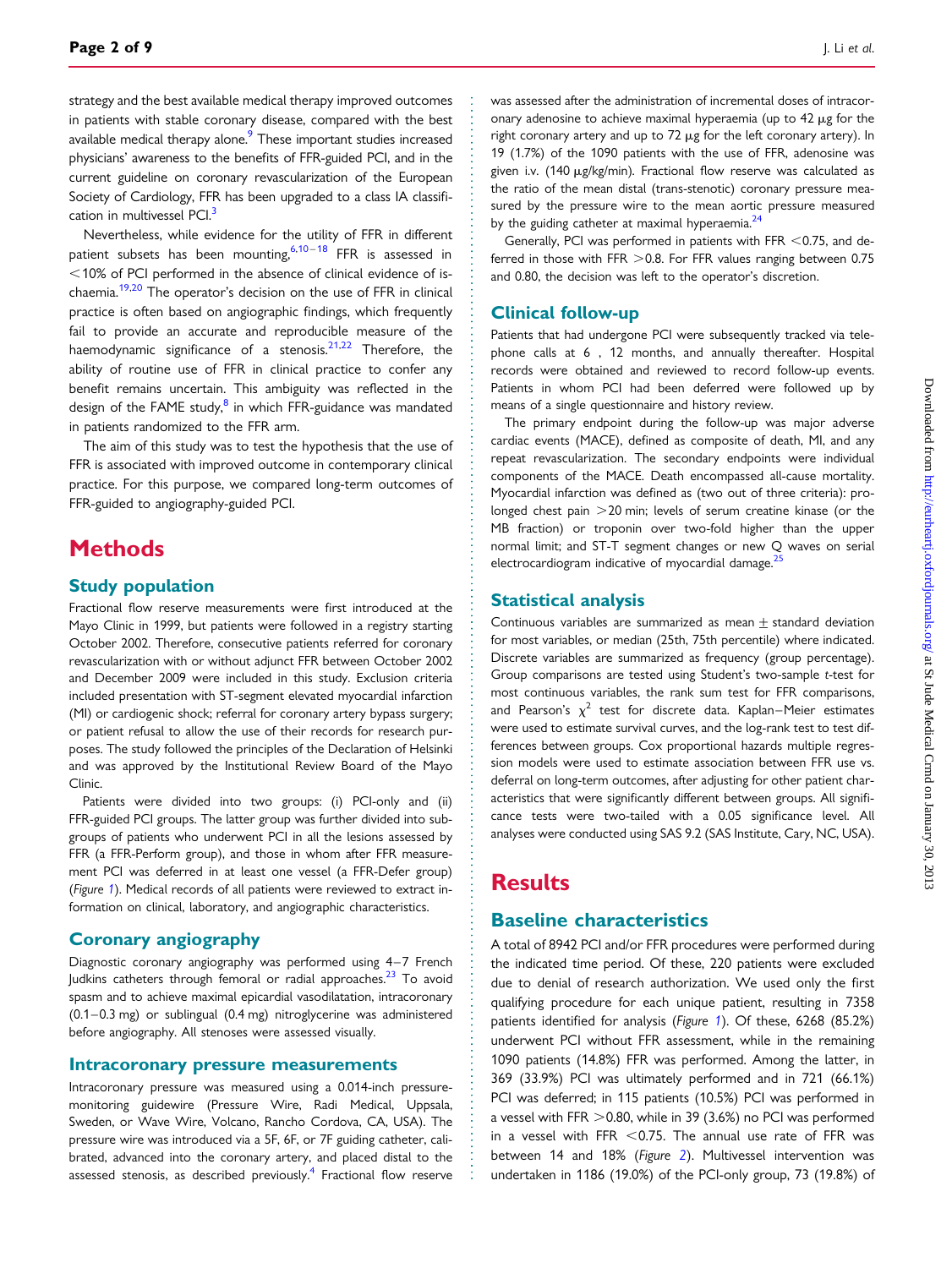<span id="page-2-0"></span>

Figure 1 Study flowchart. FFR, fractional flow reserve; MI, myocardial infarction; PCI, percutaneous coronary intervention.

the FFR-Perform group, and 18 (2.5%) of the FFR-Defer group. In 135 (18.4%) patients of the FFR-Defer group, PCI was deferred in one vessel after the measurement of FFR, but was performed in another vessel. The clinical and angiographic characteristics of the different groups are shown in Tables [1](#page-3-0) and [2](#page-4-0). In-hospital outcomes are shown in Table [3](#page-5-0).

#### Clinical outcome of patients with vs. without use of fractional flow reserve

Follow-up information was available in 7050 (95.8%) patients. The median follow-up duration was 44.9 months in the PCI-only group, 52.2 months in the FFR-Perform group, and 48.7 months in the FFR-Defer group, which were not significantly different.

The unadjusted Kaplan–Meier estimates of MACE (50 vs. 57%,  $P = 0.016$ ), mortality (21 vs. 32%,  $P < 0.001$ ), MI (8 vs. 15%,  $P =$ 0.001), and mortality or MI (26 vs. 41%,  $P < 0.001$ ) at 7 years were lower in the FFR-guided compared with the PCI-only group; on the other hand, the rate of repeat revascularization was compar-able between the two groups ([3](#page-5-0)5 vs. 36%,  $P = 0.97$ ) (Figure 3).

## Long-term outcomes in the fractional flow reserve -Perform and fractional flow reserve -Defer groups

The unadjusted Kaplan–Meier fraction of MI estimated at 7 years reached 12% in the FFR-Perform vs. 6% in the FFR-Defer groups  $(P = 0.007)$  (Figure [4](#page-6-0)). Other outcome events showed no significant difference between the two groups.

#### Cox multivariate models for follow-up events

After adjustment for baseline characteristics in a Cox multivariable model, patients undergoing FFR measurements tended to have



Figure 2 Utility rates of fractional flow reserve between 2002 and 2009. The annual rate of fractional flow reserve use was generally between 14 and 18%. The bar represents the rate of FFR use for that year and the bold-dashed line represents rate of fractional flow reserve use quarterly. FFR, fractional flow reserve; PCI, percutaneous coronary intervention.

lower rates of death/MI [hazard ratio (HR): 0.85, 95% confidential interval (CI):  $0.71-1.01$ ,  $P = 0.06$ ]; specifically, deferral of PCI guided by FFR was significantly associated with a reduced rate of MI (HR: 0.[4](#page-7-0)6, 95% CI: 0.26-0.82,  $P = 0.008$ ) (Table 4).

After excluding patients with FFR of 0.75–0.80 and deferral of PCI, the incidence of death or MI was significantly lower in the FFR-guided group compared with the PCI-only group (HR: 0.80, 95% CI: 0.66-0.96,  $P = 0.02$ ); deferral of PCI after FFR measurement was significantly associated with reduced rates of MI (HR: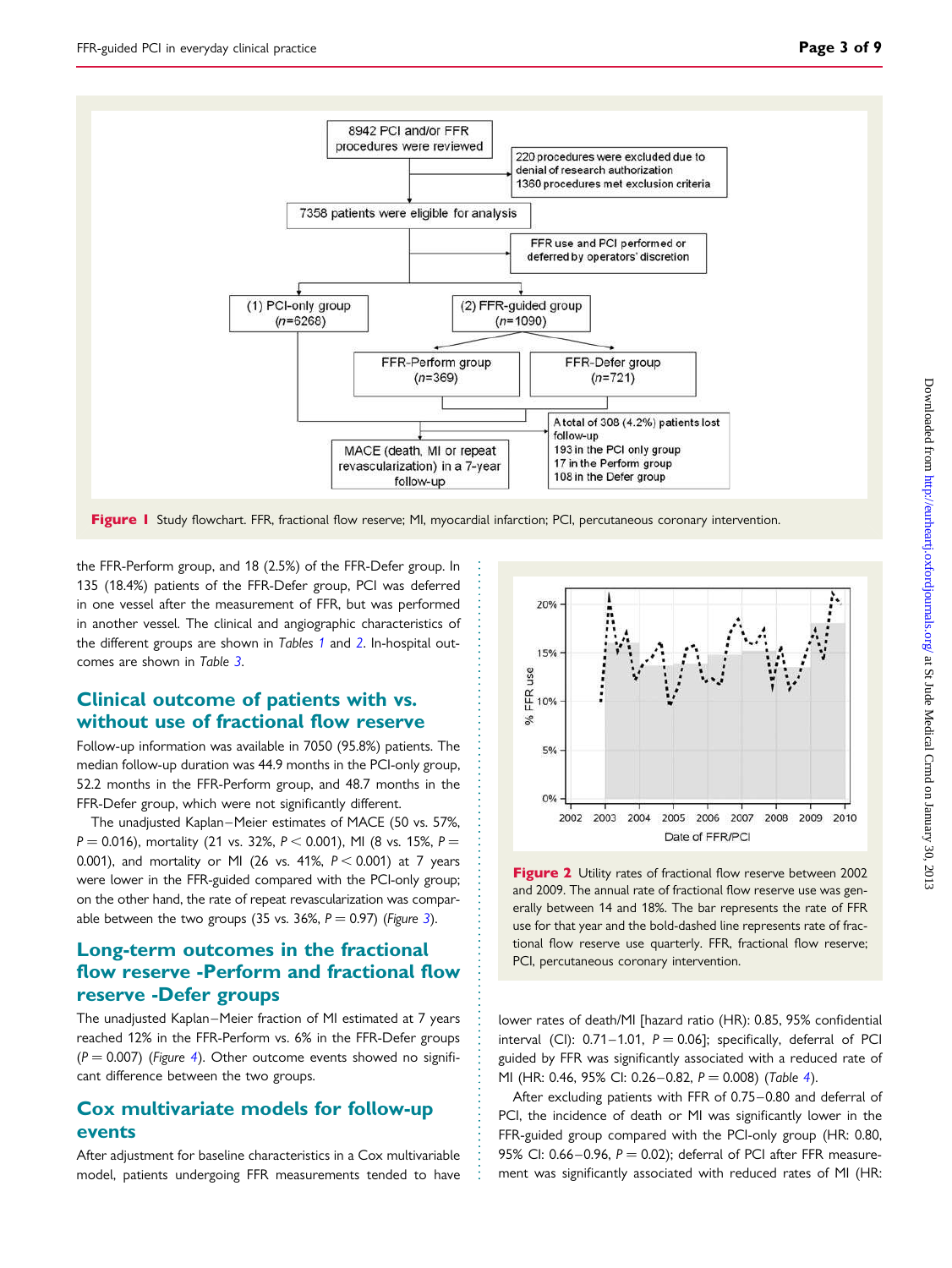#### <span id="page-3-0"></span>Table | Baseline characteristics of patients

| <b>Variables</b>                             | PCI-only ( $n = 6268$ ) | FFR-guided group ( $n = 1090$ ) |                         |                          |
|----------------------------------------------|-------------------------|---------------------------------|-------------------------|--------------------------|
|                                              |                         | All $(n = 1090)$                | FFR-Perform $(n = 369)$ | FFR-Defer $(n = 721)$    |
| Age (year)                                   | $67.9 \pm 11.6*$        | $65.7 \pm 11.3$                 | $65.5 \pm 11.3$         | $65.8 \pm 11.4$          |
| Male gender, n (%)                           | 4416 (70.4)*            | 683 (62.6)                      | 255(69.1)               | 428 $(59.3)^{\ddagger}$  |
| Body mass index                              | $30.2 \pm 5.9$          | $30.4 \pm 5.8$                  | $30.4 \pm 5.7$          | $30.4 \pm 5.8$           |
| Current smoking, n (%)                       | 836 (13.3)              | 140 (12.8)                      | 49 (13.2)               | 91(12.6)                 |
| Diabetes mellitus, n (%)                     | 1862 (29.7)             | 306 (28.0)                      | 106 (28.7)              | 200 (27.7)               |
| Hypertension, n (%)                          | 4897 (78.1)             | 864 (79.2)                      | 296 (80.2)              | 568 (78.7)               |
| Hypercholesterolaemia, n (%)                 | 5119 (81.6)*            | 608 (55.7)                      | 312 (84.5)              | 296 (41.0)               |
| Chest pain, n (%)                            | 4529 (72.2)*            | 753 (69.0)                      | 261(70.7)               | 492 (68.2)               |
| Dyspnoea, n (%)                              | $168$ (2.6)*            | 89 (8.1)                        | 5(1.3)                  | 84 $(11.6)$ <sup>†</sup> |
| ACS $(1-7 \text{ days})$ , n $(\%)$          | 818 (13.0)*             | 48 (4.4)                        | 19(5.1)                 | 29(4.0)                  |
| History of MI ( $>7$ days), n (%)            | 1882 (31)               | 270 (25)                        | 99 (27)                 | 171(24)                  |
| Prior PCI, n (%)                             | 1981 (31.6)*            | 445 (40.8)                      | 168 (45.5)              | $277 (38.4)^{\ddagger}$  |
| $CVD$ , $n$ $%$                              | 682 (10.8)              | 103(9.4)                        | 35(9.4)                 | 68 (9.4)                 |
| PAD, n (%)                                   | 718 (11.4)              | 106(9.7)                        | 37 (10.0)               | 69(9.5)                  |
| Chronic obstructive pulmonary disease, n (%) | 704 (11.2)              | 121(11.1)                       | 32(8.6)                 | 89 (12.3)                |
| Renal dysfunction, n (%)                     | 285(4.5)                | 41 (3.7)                        | 13(3.5)                 | 28(3.8)                  |
| Stress test, $n$ (%)                         | 1008 (16.0)             | 112 (10.2)                      | 67(18.1)                | 45(6.2)                  |
| LVEF $\leq$ 40%, n (%)                       | 705 (11.2)*             | 82 (7.5)                        | 31(8.4)                 | 51(7.0)                  |

ACS, acute coronary syndrome; CVD, cerebral vascular disease; FFR, fractional flow reserve; LVEF, left ventricular ejection fraction; MI, myocardial infarction; PCI, percutaneous coronary intervention; PAD, peripheral artery disease.

 $*P < 0.001$  when compared with the FFR-guided group.

 $\text{ }^{\dagger}P$  < 0.05 when compared with the FFR-Perform group.

 $^{\ddagger}\!P$   $<$  0.001 when compared with the FFR-Perform group.

0.39, 95% CI: 0.20–0.73,  $P = 0.004$ ) and death or MI (HR: 0.64, 9[5](#page-7-0)% CI: 0.45-0.92,  $P = 0.02$ ) (Table 5).

# **Discussion**

In this registry-based study, we compared clinical outcomes of patients undergoing FFR-guided vs. angiography-guided PCI in a large non-selected population. Overall, the use of FFR (achieved in 14.8% of patients) was associated with a non-significantly lower incidence ( $P = 0.06$ ) of death or MI. However, after excluding patients in whom PCI was deferred in a vessel with FFR between 0.75 and 0.80, the long-term outcome was better in the FFR-guided group compared with the angiography-guided group. Furthermore, the incidence of MI was significantly lower in the FFR-Defer group compared with the FFR-Perform group. These observations, therefore, support the use of FFR in routine clinical practice.

## Fractional flow reserve-guided percutaneous coronary intervention in the general clinical practice

The current registry-based study, to our knowledge, examined the largest number of patients with FFR-guided interventions. In the overall population, the primary endpoint (MACE) was not different between the FFR-guided and angiography-guided groups and the secondary endpoint of death/MI reached only borderline

significance levels. However, several disparities in the use of FFR between the routine clinical practice and clinical trials may diminish potential benefits from FFR-guided treatment.

First, in daily practice settings in many hospitals, the use of FFR is often entirely at the operator's discretion based on angiographic information. Alas, the relationship between the angiographic appearance of a coronary stenosis and its functional significance is notoriously poor. $21,22$  $21,22$  $21,22$  Consequently, when FFR is infrequently used, some functionally severe lesions that by visual assessment induce ostensibly mild to moderate vessel narrowing might have been excluded from PCI. Conversely, some haemodynamically insignificant lesions, which potentially have a better outcome, may be visually interpreted as severe, and therefore undergo unnecessary PCI. Indeed, Sant'Anna et al.<sup>[26](#page-8-0)</sup> have demonstrated that FFR routinely used for decision-making modifies treatment decisions for 32% of all stenoses and 48% of all patients, compared with decisions based on angiography alone. Therefore, low usage rate of functional assessment in general practice may lead to underestimation of its potential benefits. Since FFR has been validated in almost all clinical and anatomical subsets, its systematic use can render PCI an even more effective and appropriate treatment than it is currently.<sup>[27](#page-8-0)</sup>

Moreover, FFR values ranging between 0.75 and 0.80 were previously considered to be in a 'grey zone', and required clinical judgment for decision-making regarding revascularization. However, Legalery et al.<sup>[20](#page-8-0)</sup> demonstrated that deferring PCI in lesions with FFR under 0.80 was harmful. More recent studies adopted the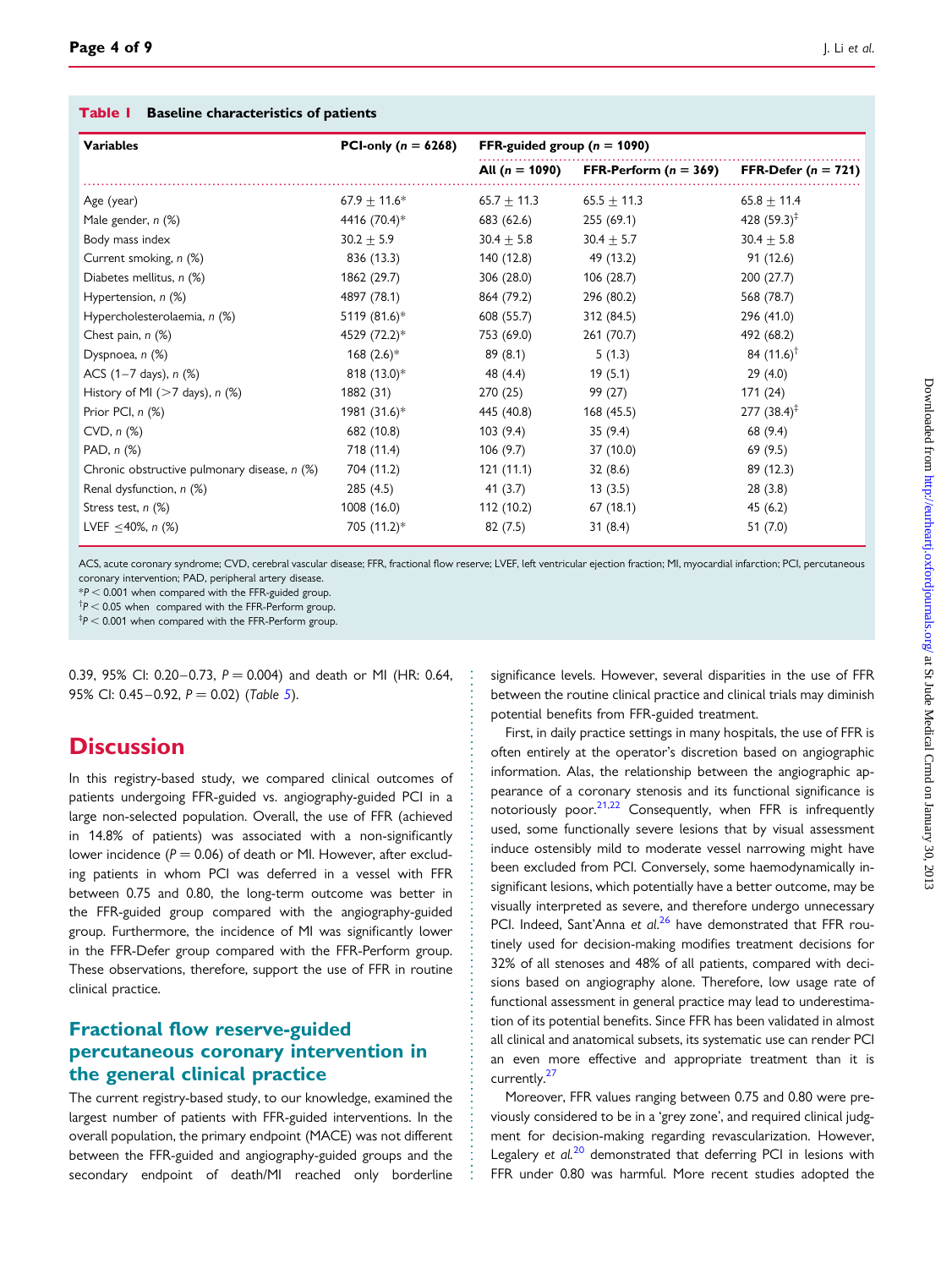<span id="page-4-0"></span>

| Table 2 |  | $\backslash$ Angiography and percutaneous coronary intervention characteristics |  |  |
|---------|--|---------------------------------------------------------------------------------|--|--|
|---------|--|---------------------------------------------------------------------------------|--|--|

| <b>Variables</b>                                | PCI-only ( $n = 6268$ )                   | FFR-guided group ( $n = 1090$ ) |                         |                                  |
|-------------------------------------------------|-------------------------------------------|---------------------------------|-------------------------|----------------------------------|
|                                                 |                                           | All $(n = 1090)$                | FFR-Perform $(n = 369)$ | FFR-Defer ( $n = 721$ )          |
| RCA stenosis $\geq$ 70%, n (%)                  | 3134 (50.0)*                              | 293 (26.8)                      | 125 (33.8)              | 168 $(23.0)^{\ddagger}$          |
| LMCA stenosis $\geq$ 50%, n (%)                 | $205(3.2)*$                               | 9(0.8)                          | 1(0.3)                  | 8(1.1)                           |
| LAD stenosis $\geq$ 70%, n (%)                  | 3474 (55.4)*                              | 419 (38.4)                      | 233(63.1)               | 186 $(26.0)^{\dagger}$           |
| LCX stenosis $\geq$ 70%, n (%)                  | 2620 (41.7)*                              | 250 (22.9)                      | 104 (28.1)              | 146 (20.2)                       |
| FFR in LMCA, n (%)                              |                                           | 37(3.3)                         | 3(0.8)                  | 34 $(4.7)^{+}$                   |
| FFR 0.75-0.80, n (%)                            |                                           | 1(0.1)                          | 0                       | 1(0.1)                           |
| FFR in LAD, n (%)                               |                                           | 713 (65.4)                      | 244 (66.1)              | 469 (65.0)                       |
| FFR 0.75-0.80, n (%)                            |                                           | 149 (13.7)                      | 87 (27.4)               | 62 $(8.6)^{\dagger}$             |
| FFR in LCX, n (%)                               |                                           | 192 (17.6)                      | 51 (13.8)               | 141 $(19.5)^{\dagger}$           |
| FFR 0.75-0.80, n (%)                            |                                           | 22(2.0)                         | 14(3.8)                 | $8(1.1)^{\dagger}$               |
| FFR in RCA, n (%)                               |                                           | 213 (19.5)                      | 70 (18.9)               | 143 (19.8)                       |
| FFR 0.75-0.80, n (%)                            |                                           | 37(3.4)                         | 22(6.0)                 | 15 $(2.1)^{\dagger}$             |
| FFR in graft, $n$ $(\%)$                        |                                           | 23(2.1)                         | 4(1.0)                  | 19(2.6)                          |
| FFR 0.75-0.80, n (%)                            |                                           | 2(0.2)                          | 0                       | 2(0.3)                           |
| Median FFR value (IQR)                          |                                           |                                 | $0.77$ $(0.72, 0.82)$   | $0.87$ (0.82, 0.91) <sup>†</sup> |
| PCI in native LM, n (%)                         | 262 $(4.1)*$ <sup>*</sup>                 | 7(0.6)                          | 6(1.6)                  | 1 $(0.1)^{\ddagger}$             |
| PCI in native LAD, n (%)                        | 2846 $(45.4)*$ <sup>+</sup>               | 299 (27.4)                      | 260 (70.4)              | 39 $(5.4)$ <sup>†</sup>          |
| PCI in native LCX, n (%)                        | 1867 (29.7) $*$ , <sup>†</sup>            | 124(11.3)                       | 79 (21.4)               | 45 $(6.2)^{\dagger}$             |
| PCI in native RCA, n (%)                        | 2118 (33.7) $*$ <sup>*</sup>              | 147 (13.4)                      | 97(26.2)                | 50 $(6.9)^{\dagger}$             |
| Vein graft intervention, $n$ (%)                | 475 $(7.5)$ <sup>*</sup> , <sup>†</sup>   | 6(0.5)                          | 3(0.8)                  | 3(0.4)                           |
| Number of vessel treated, n (%)                 |                                           |                                 |                         |                                  |
|                                                 | 5078 (81.0)                               |                                 | 296 (80.2)              |                                  |
| 2                                               | 1087 (17.3)                               |                                 | 71 (19.2)               |                                  |
| 3                                               | 99 (1.7)                                  |                                 | 2(0.6)                  |                                  |
| Use of DES, $n$ $(\%)$                          | 4417 (70.4)*                              | 361 (33.1)                      | 273 (73.9)              | 88 $(12.2)^{\dagger}$            |
| Use of BMS, n (%)                               | 1632 (26.0)*                              | 118 (10.8)                      | 88 (23.8)               | 30 $(4.2)^{\dagger}$             |
| Number of stents placed                         | $1.5 \pm 1.0$ <sup>*</sup> , <sup>‡</sup> | $0.6 \pm 0.9$                   | $1.4 \pm 0.7$           | $0.2 \pm 0.7^{\dagger}$          |
| Procedural success of stents placement, $n$ (%) | 5953 $(94.9)^{\ddagger}$                  |                                 | 359 (97.3)              |                                  |

BMS, bare metal stent; DES, drug-eluting stent; FFR, fractional flow reserve; LAD, left anterior descending; LCX, left circumflex; LMCA, left main coronary artery; PCI, percutaneous coronary intervention; RCA, right coronary artery.

 $*P < 0.001$  when compared with the FFR-guided group.

 $^{\ddagger}$ P  $<$  0.05 when compared with the FFR-Perform group.

 $\Delta^{\dagger}P$  < 0.001 when compared with the FFR-Perform group.

upper limit of this small transition zone as a threshold to perform PCI in order to limit the number of ischaemic lesion left untreat-ed.<sup>[7,11,12](#page-8-0)</sup> In the current study, in 40.0% of the 220 patients with FFR values between 0.75 and 0.80 PCI was deferred. This might influence relative outcomes between the angiography-guided and FFR-guided groups, probably in favour of the angiography-guided strategy. After excluding those patients from analysis, the FFR-guided group had a significantly lower rate of death or MI when compared with the PCI-only group. This result is consistent with the 2-year follow-up of the FAME study<sup>[8](#page-8-0)</sup> and indicates a FFR value of 0.80 as an appropriate threshold to intervene.

In addition, a registy study reported that 9% of patients were treated despite an FFR  $\geq$  0.80.<sup>[20](#page-8-0)</sup> In the FFR-guided group of the current study, 10.5% of patients had PCI performed in a vessel with FFR  $>0.80$  and 39 (3.6%) did not have PCI in a vessel with FFR  $<$  0.75. It is not uncommon to encounter a clinical or angiographic situation where the FFR result seems to disagree with

visual assessment by angiography. Although its accuracy may be influenced by some pathological factors, $28-30$  $28-30$  $28-30$  when performed correctly, false negative or false positive FFR results are relatively rare. $31$  Obviously, FFR should only be measured when the operator plans to follow through on the result of this test. In fact, the FAME study suggests that stenting of lesions with an FFR  $>$  0.[8](#page-8-0)0 is detrimental.<sup>8</sup> Thus, clinical benefits could be enhanced when patients are treated in accordance with the FFR criteria.

## The safety of deferring percutaneous coronary intervention under guidance of fractional flow reserve

The benefit of functional evaluation is attributed to identification of ischaemia-causing coronary stenoses, and its contribution to judicious decision-making of revascularization, which in turn may reduce unexpected device-related diseases. $2,3$  $2,3$  $2,3$  Consistent with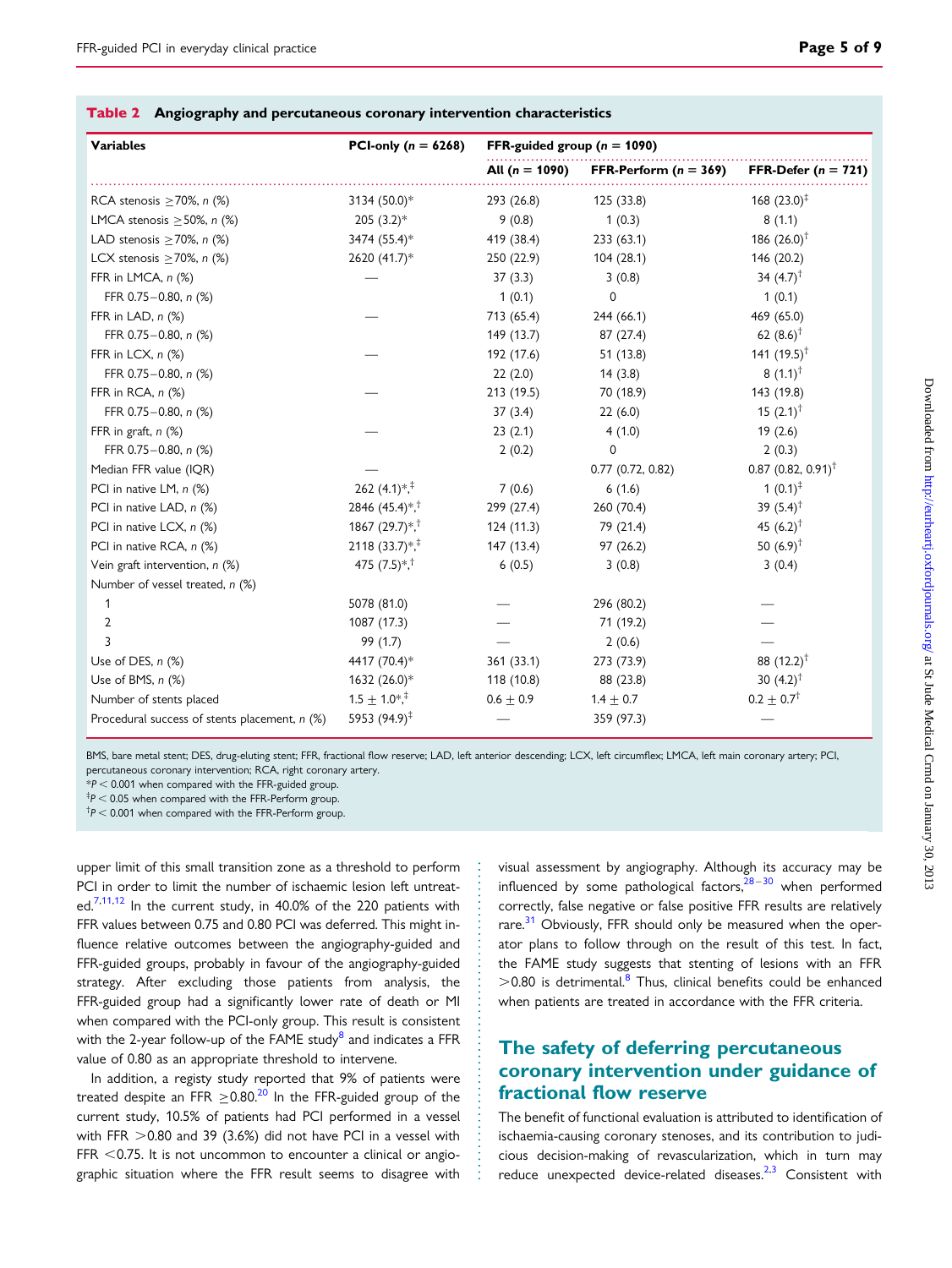#### <span id="page-5-0"></span>Table 3 In-hospital events

| <b>Variables</b>                   | PCI-only $(n=6268)$ | FFR-guided group ( $n = 1090$ ) |                     |                     |
|------------------------------------|---------------------|---------------------------------|---------------------|---------------------|
|                                    |                     | All $(n = 1090)$                | Perform $(n = 369)$ | Defer ( $n = 721$ ) |
| In-hospital events                 |                     |                                 |                     |                     |
| Death, $n$ $(\%)$                  | 22(0.3)             | 3(0.2)                          | 2(0.5)              | 1(0.1)              |
| Death/Q-wave MI/stroke/CABG, n (%) | 63 $(0.9)^8$        | 4(0.3)                          | 2(0.5)              | 2(0.2)              |
| O-wave MI, $n$ $(\%)$              | 9(0.1)              | 0                               | 0                   | 0                   |
| Emergency CABG, n (%)              | 18(0.2)             | 1(0.09)                         | $\Omega$            | 1(0.1)              |
| In-hospital CVD, $n$ $%$           | 19(0.3)             | 0(0)                            | 0                   | 0                   |
| In-hospital any MI, $n$ (%)        | $266 (4.2)$ *       | 18(1.6)                         | 12(3.2)             | 6 $(1)^{T}$         |

CABG, coronary artery bypass grafting; CVD, cerebral vascular disease; FFR, fractional flow reserve; MI, myocardial infarction; PCI, percutaneous coronary intervention.  $\frac{8}{9}$   $<$  0.05 when compared with the FFR-guided group.

 $*P < 0.001$  when compared with the FFR-guided group.

 $^{\ddagger}\!P$   $<$  0.05 when compared with the FFR-Perform group.



Figure 3 Long-term adverse events in the percutaneous coronary intervention only group and fractional flow reserve-guided group. Unadjusted Kaplan–Meier curves during a 7-year follow-up for major adverse cardiac event (left top); death (right top); myocardial infarction (bottom left); and for death or myocardial infarction (bottom right). FFR, fractional flow reserve; PCI, percutaneous coronary intervention; MACE, major adverse cardiac events; MI, myocardial infarction.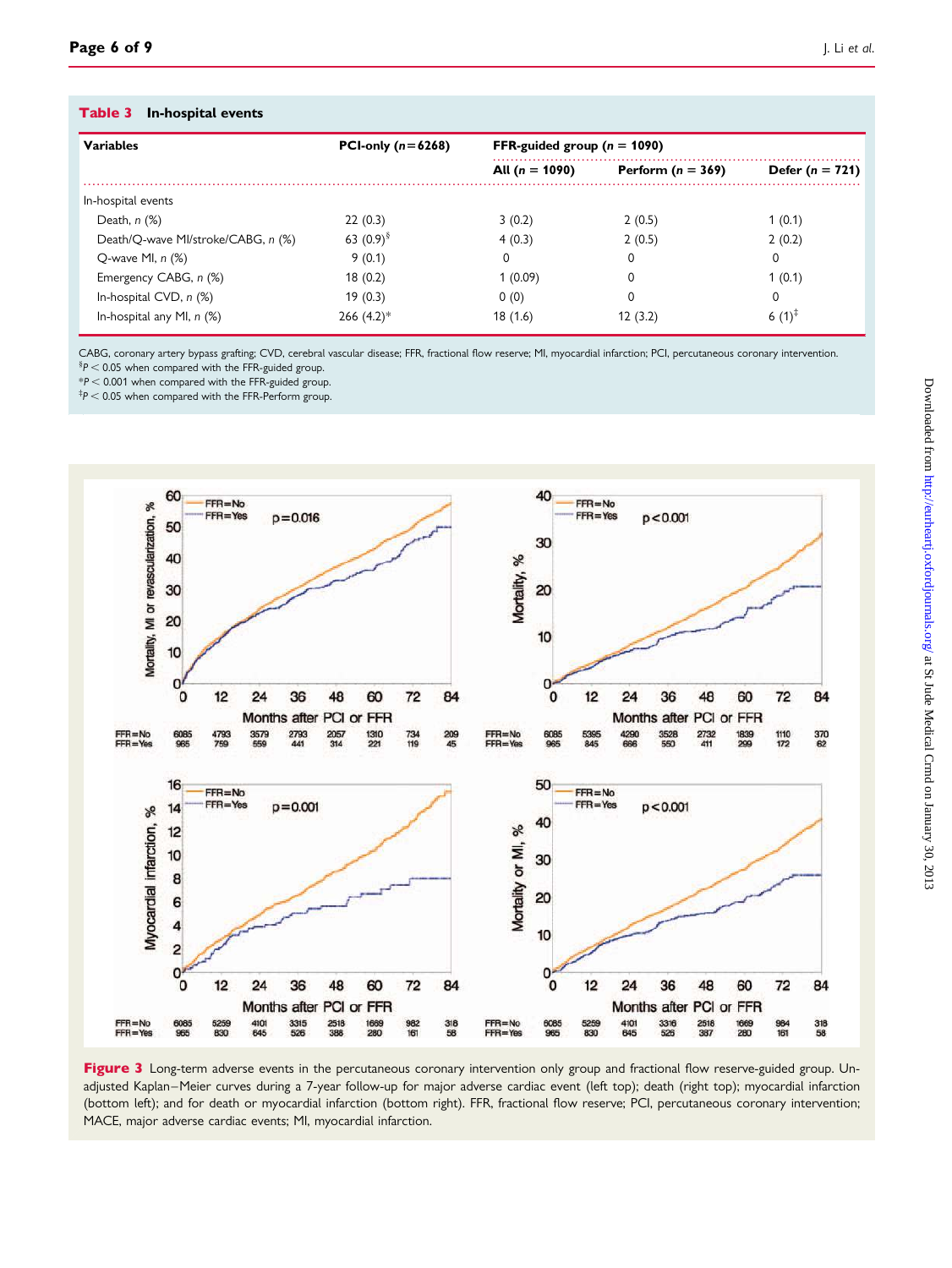<span id="page-6-0"></span>

Figure 4 Long-term adverse events in the fractional flow reserve-Perform group and fractional flow reserve-Defer group. Unadjusted Kaplan –Meier curves during a 7-year follow-up for major adverse cardiac event (left top); death (right top); myocardial infarction (bottom left); and for death or myocardial infarction (bottom right). FFR, fractional flow reserve; PCI, percutaneous coronary intervention; MI, myocardial infarction

previous studies,  $32,33$  our data demonstrate a favourable outcome in the FFR-Defer group compared with the FFR-Perform group, which strongly supports the use of FFR when evaluating whether PCI can be safely deferred. Moreover, although some patients underwent PCI in a vessel with FFR  $>$  0.80, the number of stents placed was still significantly lower in the FFR-guided group. Similarly, a recent analysis of the FAME study showed that the FFR-guided PCI resulted in significant cost-saving by reducing stent use, rehospitalizations, and MACE. $34$  Therefore, the FFR-guided treatment could have been more economical in daily practice if decisionmaking for PCI relies more strictly on FFR value.

Incidentally, the use of FFR between 2003 and 2009 showed a transient decline in the mid-years, followed by a sudden increase in 2009. This may reflect a change in clinical practice after publication of the landmark FAME study in January 2009.

#### Limitations

This single-centre, observational study has limitations inherent to non-randomized trials. It was performed in a non-selected population of clinical practice with unequal baseline characteristics, and involved multiple operators. Multiple regression analysis may mitigate bias after adjustment of confounding factors, but unmeasured indicators leave room for residual bias.

In the current study, the adenosine protocol included both i.v. and intracoronary routes. Although we have previously demonstrated that incremental doses of intracoronary adenosine were valid to achieve maximum coronary hyperaemia,<sup>[35](#page-8-0)</sup> reports are in-consistent.<sup>[36,37](#page-8-0)</sup> Presently, central i.v. administration of adenosine remains the gold standard for FFR measurements. Moreover, the dose of intracoronary adenosine used in this study followed common clinical practice, but might be too low for some patients.

The coronary stenoses were assessed visually, rather than by quantitative coronary angiography (QCA) or by intravascular ultrasound. Nevertheless, visual assessment is the most common method to evaluate diameter stenoses in the catheterization laboratory. On the other hand, the accuracy of QCA or intravascular ultrasound for predicting functionally significant FFR is also limited. $38,39$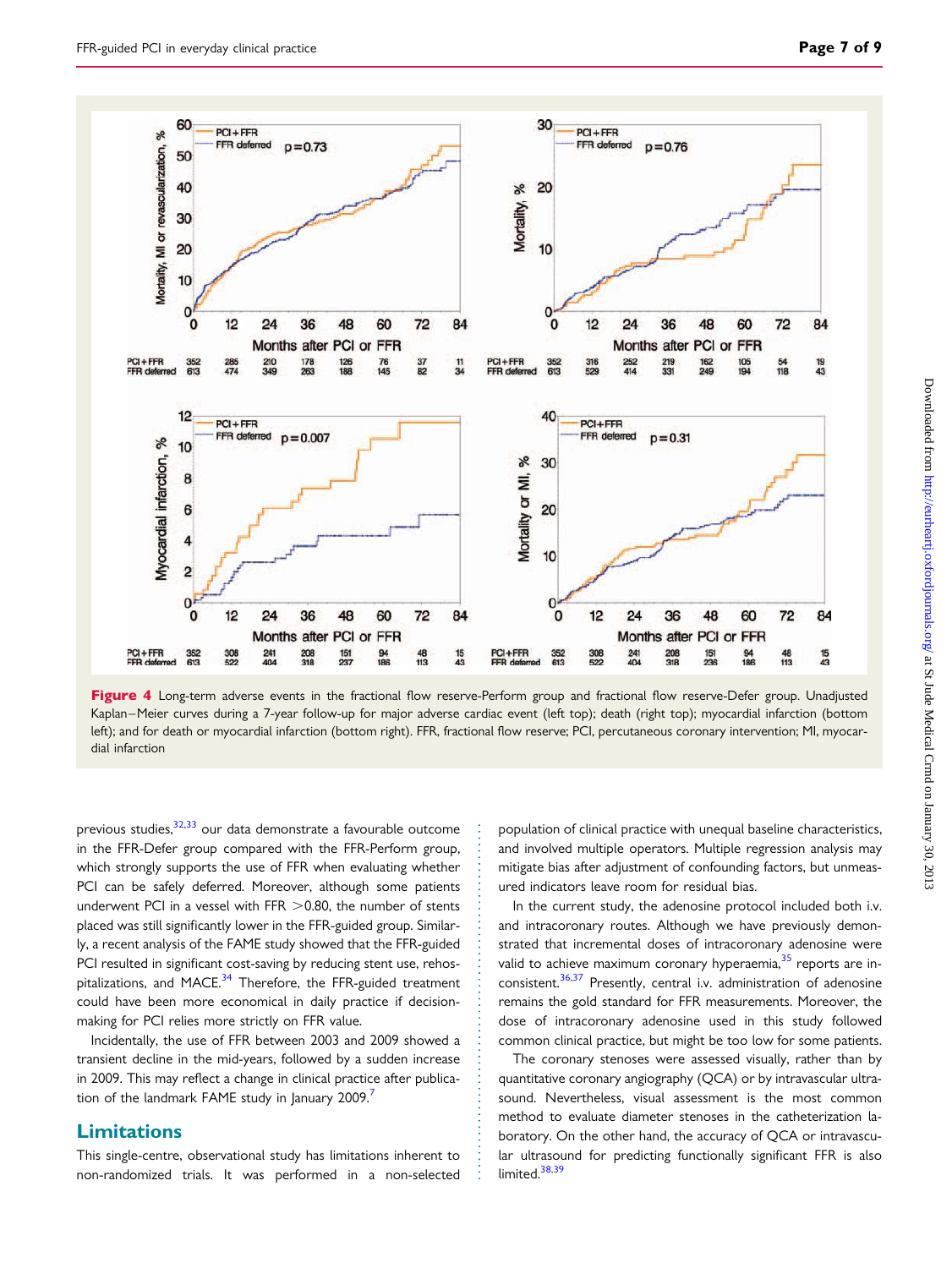<span id="page-7-0"></span>

| <b>Table 4</b> Cox multivariable models for determinants |
|----------------------------------------------------------|
| of outcome events                                        |

| <b>Events</b>                             | Adjusted <sup>a</sup> HR 95% CI P-value |               |       |  |  |
|-------------------------------------------|-----------------------------------------|---------------|-------|--|--|
| FFR use vs. no FFR                        |                                         |               |       |  |  |
| <b>MACF</b>                               | 1.01                                    | $0.89 - 1.14$ | 0.93  |  |  |
| Death                                     | 0.89                                    | $0.73 - 1.10$ | 0.28  |  |  |
| M <sub>l</sub>                            | 0.79                                    | $0.58 - 1.07$ | 0.12  |  |  |
| Death/revascularization                   | 1.003                                   | $0.88 - 1.14$ | 0.96  |  |  |
| Death/MI                                  | 0.85                                    | $0.71 - 1.01$ | 0.06  |  |  |
| Deferral of PCI after FFR vs. Perform PCI |                                         |               |       |  |  |
| MACE                                      | 0.97                                    | $0.77 - 1.23$ | 0.81  |  |  |
| Death                                     | 0.84                                    | $0.56 - 1.24$ | 0.37  |  |  |
| MI                                        | 0.46                                    | $0.26 - 0.82$ | 0.008 |  |  |
| Death/revascularization                   | 1.002                                   | $0.78 - 1.27$ | 0.98  |  |  |
| Death/MI                                  | 0.73                                    | $0.52 - 1.01$ | 0.06  |  |  |

CI, confidential interval; FFR, fractional flow reserve; HR, hazard ratio; MACE, major adverse cardiac events; MI, myocardial infarction; PCI, percutaneous coronary intervention.

<sup>a</sup>Adjusted for age, sex, body mass index, smoking history (current, former, or never), chronic heart failure on presentation, diabetes, hypertension, hypercholesterolaemia, primary symptom, recent MI, prior PCI, prior coronary artery bypass grafting, history of myocardial infarction, heart failure, cerebral vascular disease, peripheral artery disease, chronic obstructive pulmonary disease, renal dysfunction, presence of tumour/lymphoma/leukaemia, metastatic cancer, ejection fraction ≤40%, ejection fraction unknown, level of stenosis in each coronary vessel (right coronary artery, left anterior descending, left circumflex, left main coronary artery).

# Conclusion

In this registry study, we found a favourable long-term outcome in an FFR-guided group. This result is in keeping with previous clinical trials, and therefore provides important evidence supporting the rationale for the use of FFR in routine practice.

## Funding

National Institute of Health (NIH Grant HL-92954 and AG-31750 to A.L.). The study was also supported by an unrestricted grant from St Jude Medical. J.L. was supported by the China Scholarship Council (NO.2010811095), and 'Beijing Nova program' of Beijing Municipal Science & Technology Commission (A2007079), China. A.J.F. was supported by the Walter and Gertrud Siegenthaler Foundation, the Young Academics Support Committee of the University of Zurich, and the Swiss foundation for Medical-Biological Scholarships (SSMBS; SNSF No PASMP3 132551). L.O.L. has received financial support through an institutional grant from the NIH.

Conflict of interest: L.O.L. has also received honorarium from the NIH. She has also been employed by the NIH. With regard to financial activities outside the submitted work, she has been employed by the NIH and has received research grant support from Stealth Peptides, Inc. She has also been awarded a post doc fellowship by the AHA. In addition, she has received institutional financial support for pending patents, and has also received support for accommodation at international scientific meetings from other academic institutions. With regard to financial activities outside the submitted work, A.L.

Table 5 Model estimates after excluding patients with percutaneous coronary intervention deferred in a vessel with a 0.75–0.80 fractional flow reserve measure

| <b>Events</b>                             | Adjusted <sup>a</sup> HR 95% CI P-value |               |       |  |  |
|-------------------------------------------|-----------------------------------------|---------------|-------|--|--|
| FFR use vs. no FFR                        |                                         |               |       |  |  |
| MACF                                      | 0.95                                    | $0.83 - 1.08$ | 0.42  |  |  |
| Death                                     | 0.84                                    | $0.67 - 1.04$ | 0.11  |  |  |
| MI                                        | 0.75                                    | $0.54 - 1.03$ | 0.08  |  |  |
| Death/revascularization                   | 0.94                                    | $0.82 - 1.08$ | 0.38  |  |  |
| Death/MI                                  | 0.80                                    | $0.66 - 0.96$ | 0.02  |  |  |
| Deferral of PCI after FFR vs. Perform PCI |                                         |               |       |  |  |
| MACF                                      | 0.86                                    | $0.67 - 1.11$ | 0.24  |  |  |
| Death                                     | 0.73                                    | $0.48 - 1.11$ | 0.14  |  |  |
| MI                                        | 0.39                                    | $0.20 - 0.73$ | 0.004 |  |  |
| Death/revascularization                   | 0.89                                    | $0.69 - 1.15$ | 0.36  |  |  |
| Death/MI                                  | 0.64                                    | $0.45 - 0.92$ | 0.02  |  |  |

CI, confidential interval; FFR, fractional flow reserve; HR, hazard ratio; MACE, major adverse cardiac events; MI, myocardial infarction; PCI, percutaneous coronary intervention.

<sup>a</sup>Adjusted for age, sex, body mass index, smoking history (current, former, or never), chronic heart failure on presentation, diabetes, hypertension, hypercholesterolaemia, primary symptom, recent MI, prior PCI, prior coronary artery bypass grafting, history of myocardial infarction, heart failure, cerebral vascular disease, peripheral artery disease, chronic obstructive pulmonary disease, renal dysfunction, presence of tumour/lymphoma/leukaemia, metastatic cancer, ejection fraction <40%, ejection fraction unknown, level of stenosis in each coronary vessel (right coronary artery, left anterior descending, left circumflex, left main coronary artery).

(corresponding author) has received remuneration as a board member of Itamar Medical as well as support from an NIH institutional grant.

## **References**

- 1. Davies RF, Goldberg AD, Forman S, Pepine CJ, Knatterud GL, Geller N, Sopko G, Pratt C, Deanfield J, Conti CR. Asymptomatic Cardiac Ischemia Pilot (ACIP) study two-year follow-up: outcomes of patients randomized to initial strategies of medical therapy versus revascularization. Circulation 1997;95:2037-2043.
- 2. Levine GN, Bates ER, Blankenship JC, Bailey SR, Bittl JA, Cercek B, Chambers CE, Ellis SG, Guyton RA, Hollenberg SM, Khot UN, Lange RA, Mauri L, Mehran R, Moussa ID, Mukherjee D, Nallamothu BK, Ting HH. 2011 ACCF/AHA/SCAI Guideline for Percutaneous Coronary Intervention A Report of the American College of Cardiology Foundation/American Heart Association Task Force on Practice Guidelines and the Society for Cardiovascular Angiography and Interventions. J Am Coll Cardiol 2011;58:e44-e122.
- 3. Wijns W, Kolh P, Danchin N, Di Mario C, Falk V, Folliguet T, Garg S, Huber K, James S, Knuuti J, Lopez-Sendon J, Marco J, Menicanti L, Ostojic M, Piepoli MF, Pirlet C, Pomar JL, Reifart N, Ribichini FL, Schalij MJ, Sergeant P, Serruys PW, Silber S, Sousa Uva M, Taggart D. Guidelines on myocardial revascularization. Eur Heart J 2010;31:2501-2555.
- 4. Pijls NH, De Bruyne B, Peels K, Van Der Voort PH, Bonnier HJ, Bartunek JKJJ, Koolen JJ. Measurement of fractional flow reserve to assess the functional severity of coronary-artery stenoses. N Engl J Med 1996;334:1703-1708.
- 5. Bech GI, De Bruyne B, Pijls NH, de Muinck ED, Hoorntie IC, Escaned I, Stella PR, Boersma E, Bartunek J, Koolen JJ, Wijns W. Fractional flow reserve to determine the appropriateness of angioplasty in moderate coronary stenosis: a randomized trial. Circulation 2001;103:2928-2934.
- 6. Pijls NH, van Schaardenburgh P, Manoharan G, Boersma E, Bech JW, van't Veer M, Bar F, Hoorntje J, Koolen J, Wijns W, de Bruyne B. Percutaneous coronary intervention of functionally nonsignificant stenosis: 5-year follow-up of the DEFER Study. J Am Coll Cardiol 2007;49:2105 –2111.